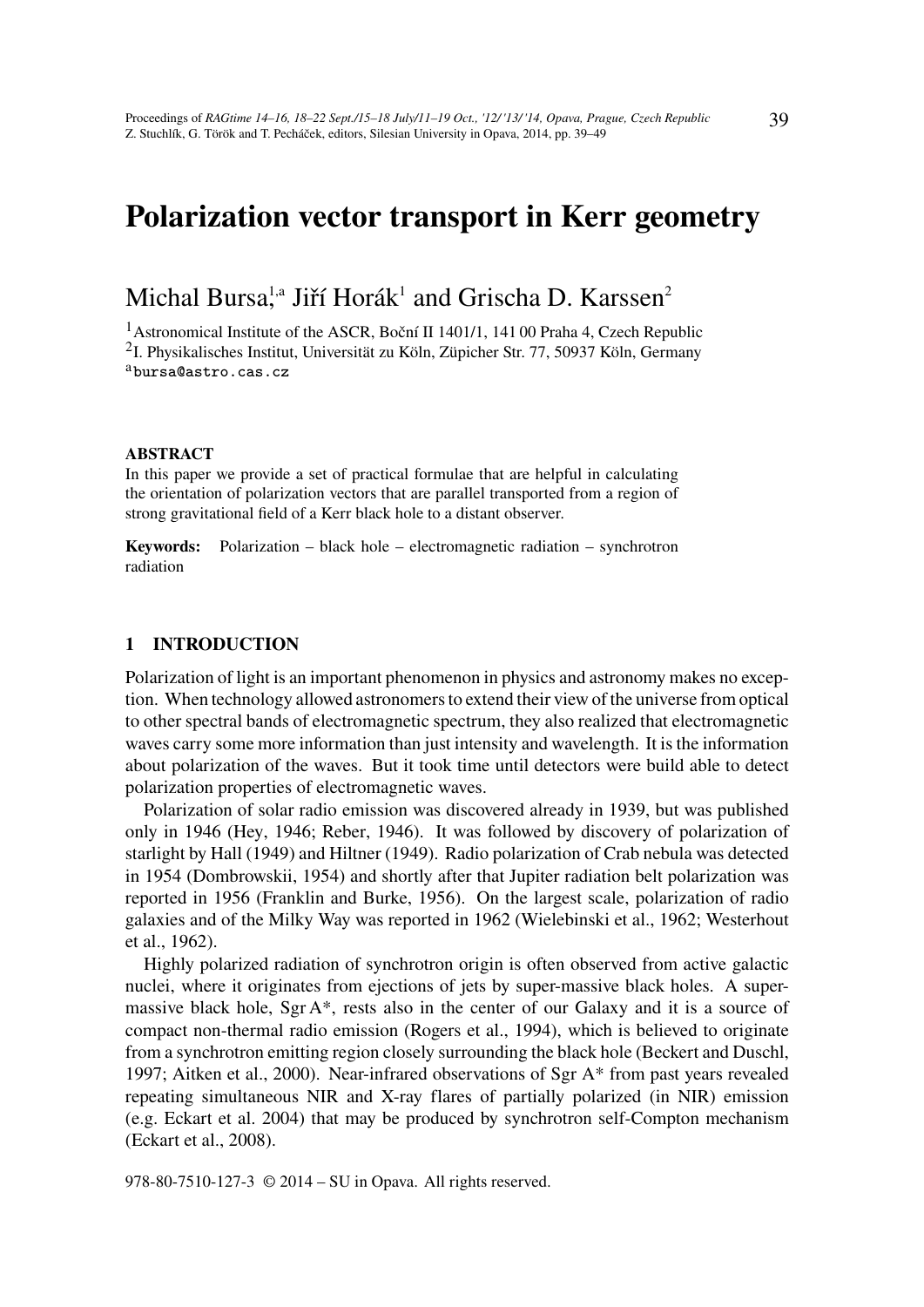#### 40 *M. Bursa, J. Horák and G. Karssen*

Models that deal with an emission region that is closer than some  $\sim 30 r<sub>g</sub>$  from the central black hole must take into account relativistic effects such as gravitational red-shift and lensing, beaming and light bending, and also the change of polarization angle. For the change of polarization angle, authors usually use the method described by Connors and Stark (1977) and Connors et al. (1980). In this paper, we present a derivation of a simple formula for the change of polarization angle of a linearly polarized synchrotron radiation during parallel transport along the photon path from the point of emission to infinity. The formula is still based on the approach of Connors, Stark and Piran, but hides the details of the parallel transport.

Throughout this paper we use geometrical units with  $G = c = M = 1$ . According to Misner et al. (1973), we denote 4-vectors either as  $X^{\mu}$  or with bold face as X depending on whether we mean their components in a specific basis or we mean an invariant geometrical object independent of coordinate system, respectively. For scalar products of two 4-vectors *A* and *B* we use a simplified notation  $A^{\mu}B_{\mu} = A^{\mu}B^{\nu}g_{\mu\nu} = A \cdot B = (AB).$ 

#### 2 DESCRIPTION OF POLARIZED LIGHT

In the geometrical optics approximation, which is appropriate whenever the wavelength of an electromagnetic wave is much lower than both the typical radius of curvature of the spacetime and the typical length over which wave characteristics like amplitude or wavelength vary, three fundamental assumptions are made: (a) light rays are null geodesics, (b) the number of photons is conserved, and (c) the polarization vector is perpendicular to the rays and is parallel transported along the rays (Misner et al., 1973).

In Maxwell's theory, a monochromatic wave is described by the vector potential

$$
A = \Re\left\{a e^{i\theta}\right\},\tag{1}
$$

which satisfies the source-free wave equation  $\Delta A = 0$  and the Lorentz gauge condition  $\nabla A = 0$ . Here, *a* is a slowly varying complex amplitude of the wave and  $\theta$  is a rapidly varying real phase that is proportional to the distance the wave has travelled and inversely proportional to its wavelength. In general, the amplitude vector *a* consists of a main part, which is independent of the wavelength  $\lambda$ , plus eventually small corrections that depend on  $\lambda$  and that represent any deviations from pure geometrical optics due to finite wavelength (we will ignore those here).

When seeking for a solution of the wave equation with gauge condition, it is useful to introduce three quantities that describe the electromagnetic wave: wave vector  $\mathbf{k} = \nabla \theta$ , scalar amplitude of the wave  $a = (\boldsymbol{a} \cdot \boldsymbol{\bar{a}})^{1/2}$ , and polarization vector  $\boldsymbol{f} = \boldsymbol{a}/a$ . If we then insert the vector potential (1) into the Lorentz gauge condition, we get

$$
0 = A^{\mu}_{;\mu} = \Re\left\{ \left[ ik_{\mu} a^{\mu} + a^{\mu}_{;\mu} \right] e^{i\theta} \right\}
$$
 (2)

from which we see that  $k_{\mu}a^{\mu} = 0$  or equivalently that

$$
k \cdot f = 0,\tag{3}
$$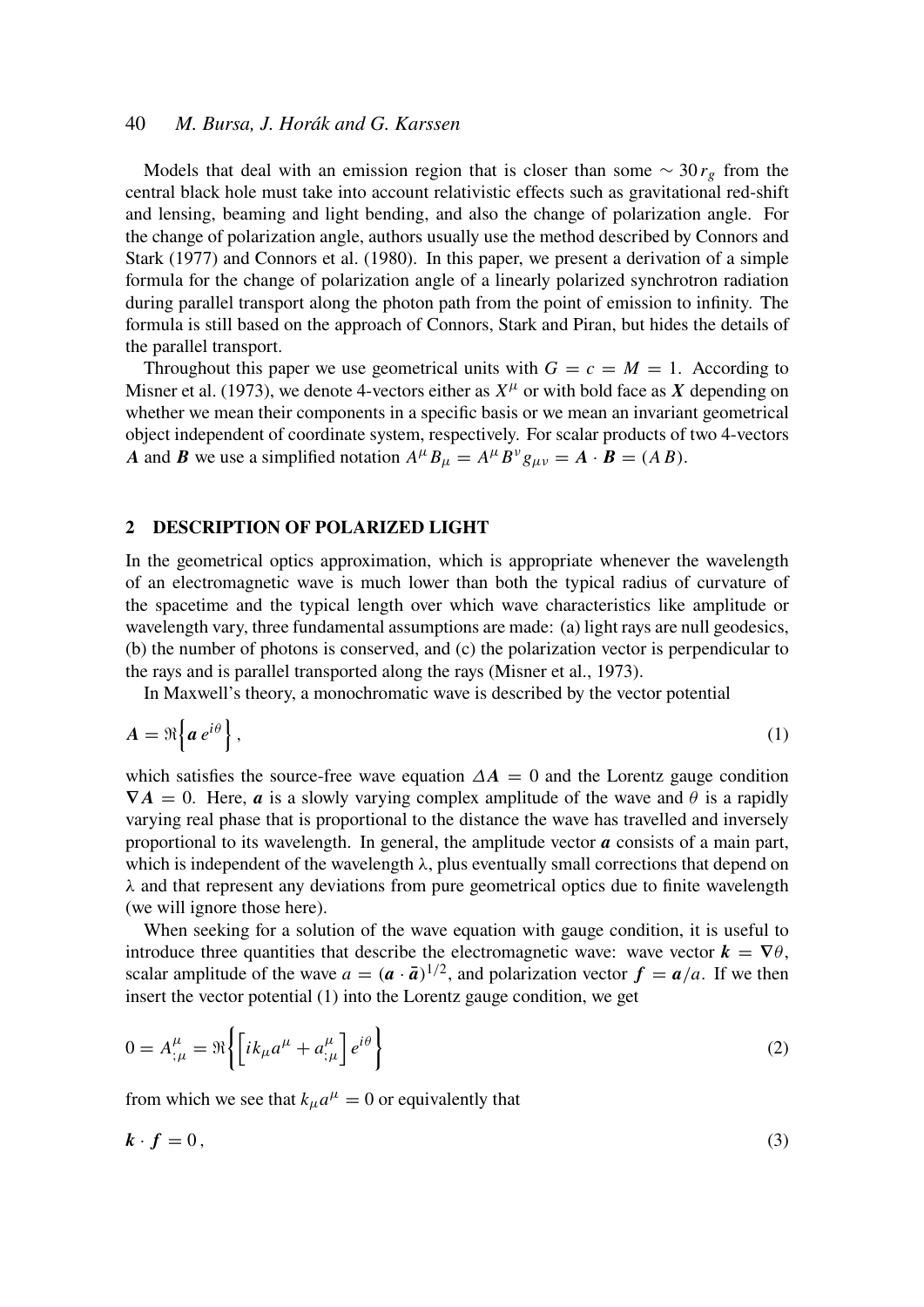meaning that the polarization vector is perpendicular to the wave vector. From the definition of *f* we see that it also satisfies

$$
f \cdot f = 1. \tag{4}
$$

The polarization state of electromagnetic radiation can be described by a set of Stokes parameters [*I*, *Q*, *U*, *V*] proposed by Stokes (1852) or alternatively in terms of its total intensity *I*, (fractional) degree of polarization  $\delta$ , and the shape parameters of the polarization ellipse  $\psi$  and  $\chi$ .

Both descriptions use total intensity of radiation *I* as one parameter and the relation between the remaining three Stokes parameters and polarization ellipse parameters is

$$
Q/I = \delta \cos 2\psi \cos 2\chi \tag{5}
$$

$$
U/I = \delta \sin 2\psi \cos 2\chi \tag{6}
$$

$$
V/I = \delta \sin 2\chi \tag{7}
$$

or inversely

$$
\delta = \frac{\left(Q^2 + U^2 + V^2\right)^{1/2}}{I},\tag{8}
$$

$$
\tan 2\psi = \frac{Q}{U},\tag{9}
$$

$$
\sin 2\chi = \frac{V}{\left(Q^2 + U^2 + V^2\right)^{1/2}}\,,\tag{10}
$$

where the factor of two before  $\psi$  reflects the rotational symmetry of the ellipse (rotation by 180 $\degree$ ) and the same factor before  $\chi$  reflects another symmetry of 90 $\degree$  rotation and swapping axes.

Stokes' description has the advantage over other ways that Stokes parameters can be expressed in units of spectral density  $I(v)$ , which is what is measured at the end, and that they can be added, which is useful when summing up contributions from many elements of the solid angle.

Most processes in astrophysics produce linearly or highly linearly polarized light. If we only focus on a case of linearly polarized wave ( $\chi = 0$ ), then the polarization ellipse degenerates into a line and instead of two parameters for its description we only need one, which is the polarization angle  $\psi$ . The relation between Stokes parameter and polarization ellipse parameters then simplifies into

$$
Q/I = \delta \cos 2\psi \tag{11}
$$

$$
U/I = \delta \sin 2\psi \tag{12}
$$

$$
V/I = 0 \tag{13}
$$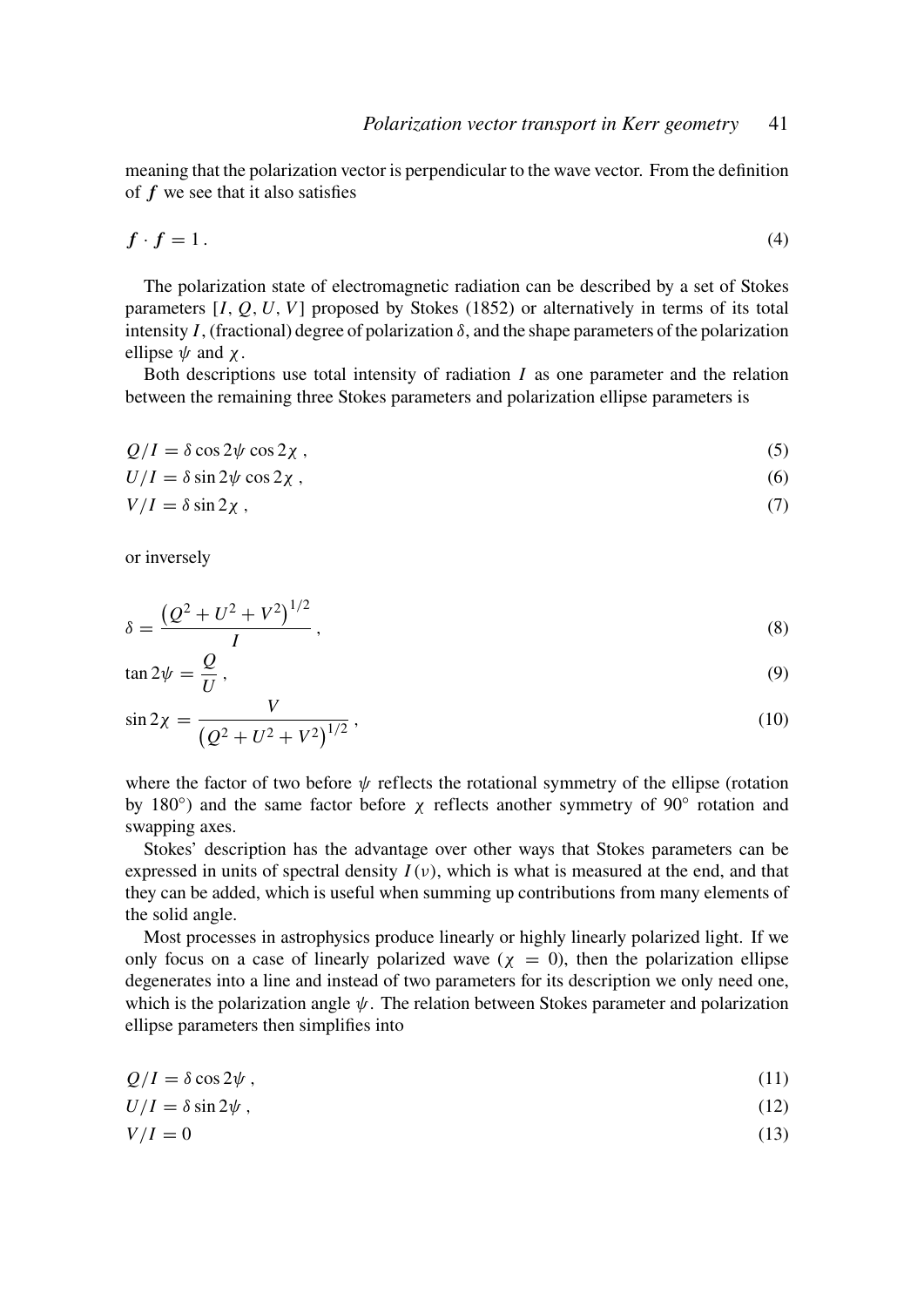and

$$
\delta = (Q^2 + U^2)^{1/2} / I,
$$
\n(14)

$$
\psi = \frac{1}{2} \tan^{-1} Q/U \,. \tag{15}
$$

When we denote

$$
f_X = Q/I, \quad f_Y = U/I,
$$
\n<sup>(16)</sup>

then both  $f_X$  and  $f_Y$  range from  $-1$  to  $+1$  and can be viewed as components of a polarization vector  $f$  relative to a chosen basis  $(X, Y)$ , where  $X$  and  $Y$  are unit space-like vectors orthogonal to wave-vector *k*. The choice of the polarization plane basis can be arbitrary.

The angle between one of the polarization basis vectors and the polarization vector then defines the polarization angle. While polarization degree is a Lorentz invariant, polarization angle is somewhat loosely defined as it depends on the orientation of an at-will chosen basis.

When a different basis  $(X', Y')$  is chosen, which is rotated against the original basis  $(X, Y)$  by an angle  $\beta$ , the polarization vector  $(f_X, f_Y)$  changes to

$$
\begin{pmatrix} f'_X \\ f'_Y \end{pmatrix} = \begin{pmatrix} \cos 2\beta & \sin 2\beta \\ -\sin 2\beta & \cos 2\beta \end{pmatrix} \begin{pmatrix} f_X \\ f_Y \end{pmatrix} = \begin{pmatrix} f_X \cos 2\beta & f_Y \sin 2\beta \\ -f_X \sin 2\beta & f_Y \cos 2\beta \end{pmatrix}
$$
(17)

Assume that the original basis is conveniently chosen in such a way that one of its base vectors coincides with the polarization vector  $(X = f, Y \perp X)$ . Then  $f_Y = 0$  and the above expression simplifies to

$$
f' = (f_X \cos 2\beta, -f_X \sin 2\beta), \qquad (18)
$$

which after applying some goniometric relations becomes

$$
\begin{pmatrix} f'_X \\ f'_Y \end{pmatrix} = \begin{pmatrix} (f \cdot X)^2 - (f \cdot Y)^2 \\ 2(f \cdot X)(f \cdot Y) \end{pmatrix} = \begin{pmatrix} f_X^2 - f_Y^2 \\ 2f_X f_Y \end{pmatrix},
$$
\n(19)

where  $f_X = f \cdot X = \cos \beta$  and  $f_Y = f \cdot Y = \cos(90^\circ - \beta) = \sin \beta$ .

Although we started from a special case of conveniently oriented polarization basis, due to its invariant form, the final expression (19) is valid generally.

#### 3 PARALLEL TRANSPORT OF POLARIZATION VECTOR

Kerr spacetime has two obvious symmetries that arise from the fact that it does not depend on time and azimuthal coordinate. This enables one to find two corresponding Killing vectors associated with those differentiable symmetries that satisfy Killing equation  $\nabla_{\mu} K_{\nu}+$  $\nabla_{\nu}K_{\mu}=0$ . The Kerr solution also admits a hidden symmetry represented mathematically by the existence of a Killing tensor field  $K'_{\mu\nu}$  – a symmetric tensor field satisfying condition  $\nabla_{(\alpha} K'_{\mu\nu)} = 0$  (that the trace-free part of the symmetrization of  $\nabla K$  vanishes).

According to Noether's theorem (Noether, 1918), all spacetime symmetries are related to conserved quantities. Each Killing vector corresponds to a quantity that is conserved along geodesics, meaning that the product of the Killing vector and the geodesic tangent vector is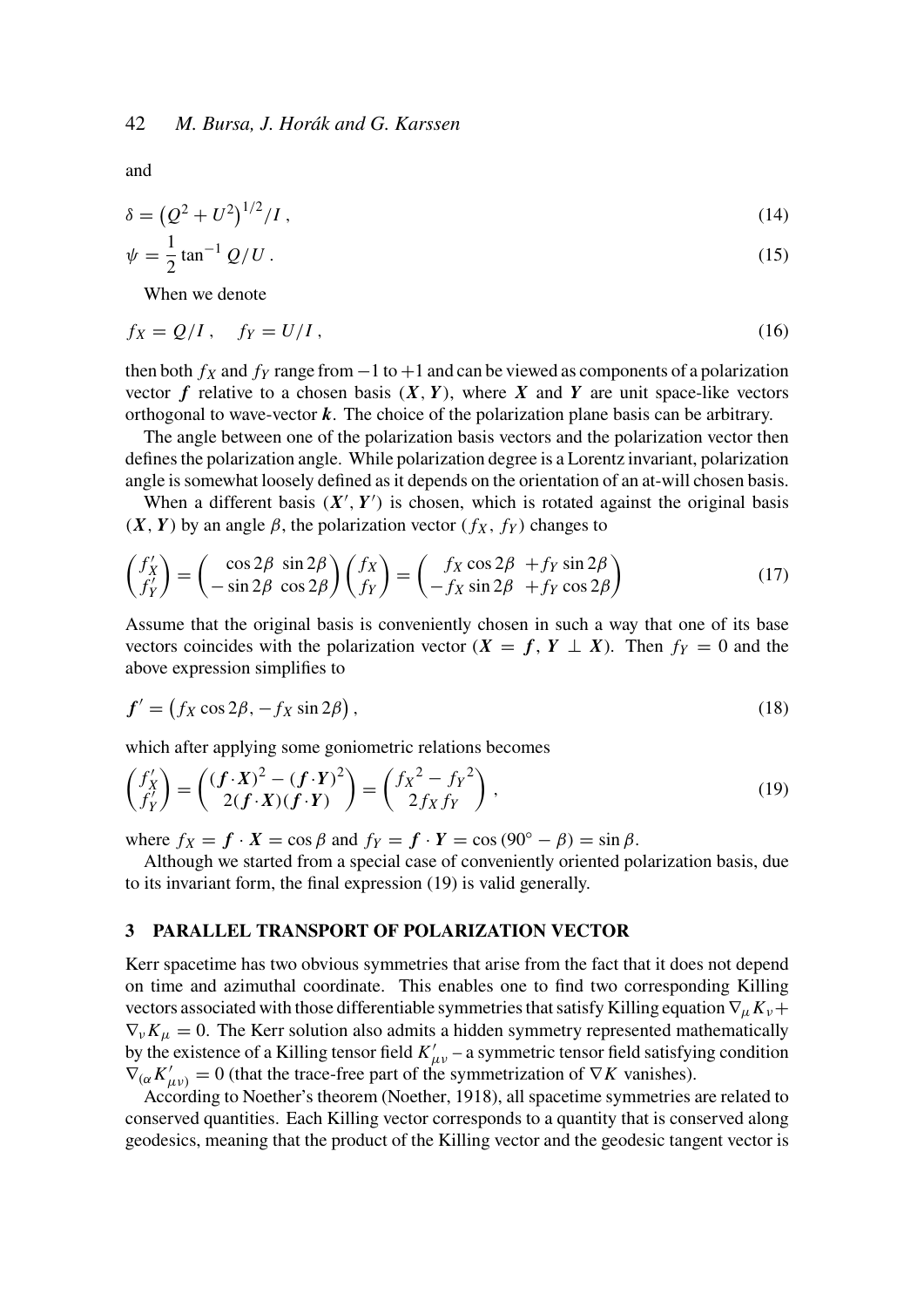conserved along the geodesic so that  $d(K_\mu dx^\mu/d\lambda)/d\lambda = 0$ , where  $\lambda$  is an affine parameter of the geodesic. However, these two constants of motion would not be enough to solve nonequatorial geodesic motion. There exists a third constant of motion, Carter's constant *Q* (Carter, 1968), which is associated with Killing tensor ( $Q = K'_{\mu\nu}u^{\mu}u^{\nu}$ ). Physically, the three constants correspond to the conserved energy, the angular momentum with respect to the symmetric axis of the black hole, and the square of the total angular momentum along the geodesic (Bardeen et al., 1972; Wald, 1984) and enable to solve general geodesic motion in Kerr spacetime (Misner et al., 1973; Chandrasekhar, 1983) analytically.

In addition, Kerr spacetime, as well as other  $\{2, 2\}$  vacuum spacetimes, posses a conformal Killing spinor, which helps to determine parallel propagation of vectors that are perpendicular to geodesics, e.g. 'polarization vectors' (Walker and Penrose, 1970; Chandrasekhar, 1983). Walker and Penrose proved that if  $k^{\mu}(\lambda)$  is a null geodesic and  $f^{\mu}$  is a vector such that

$$
k^{\mu} f_{\mu} = 0 \quad \text{and} \tag{20a}
$$

$$
f^{\mu} f_{\mu} = 1 \tag{20b}
$$

(unit vector orthogonal to  $k^{\mu}$ ; c.f. Eqs. (3) and (4) and parallel propagated along  $k^{\mu}$ , then the quantity

$$
K_{\rm WP} = 2\big[k \cdot l \ f \cdot n - k \cdot m \ f \cdot \bar{m}\big]\Psi_2^{-1/3}\,,\tag{21}
$$

is conserved along the geodesic, i.e.  $k^{\mu} \nabla_{\mu} K_{\text{WP}} = 0$ . Here  $l^{\mu}$ ,  $n^{\mu}$ ,  $m^{\mu}$ ,  $\bar{m}^{\mu}$  are components of Newmann–Penrose orthonormal tetrad and  $\Psi_2$  is the only non-zero Weyl scalar representing the gravitational monopole of Kerr metric.

Since  $\Psi_2$  is a complex scalar, we can write  $K_{\text{WP}}$  in the form

$$
K_{\rm WP} = K_1 + i K_2 \tag{22}
$$

and in Boyer–Lindquist coordinates (see e.g. Walker and Penrose 1970; Connors and Stark 1977; Chandrasekhar 1983; Li et al. 2009 for details) we find that

$$
K_1 + i K_2 = (A - iB)(r - ia\cos\theta),\tag{23}
$$

where

$$
A = \left(k^t f^r - k^r f^t\right) + a \sin^2 \theta \left(k^r f^{\phi} - k^{\phi} f^r\right),\tag{24}
$$

$$
B = \left[ \left( r^2 + a^2 \right) \left( k^{\phi} f^{\theta} - f^{\phi} k^{\theta} \right) + a \left( k^t f^{\theta} - k^{\theta} f^t \right) \right] \sin \theta \,. \tag{25}
$$

If we evaluate  $K_{WP}$  at any given point, we can then solve the parallel transport of vector  $f$ along the whole geodesic. Equation (23) is equivalent to two real equations plus we have the condition of orthogonality (20a) that does not follow from Walker–Penrose theorem and is an independent one. With these three equations we can fix three space-like components of vector  $f$ . The time-like component of  $f$  can be chosen arbitrarily at a fixed point, because *f* is defined only up to an additive multiple of *k*. This follows trivially from the fact that *k*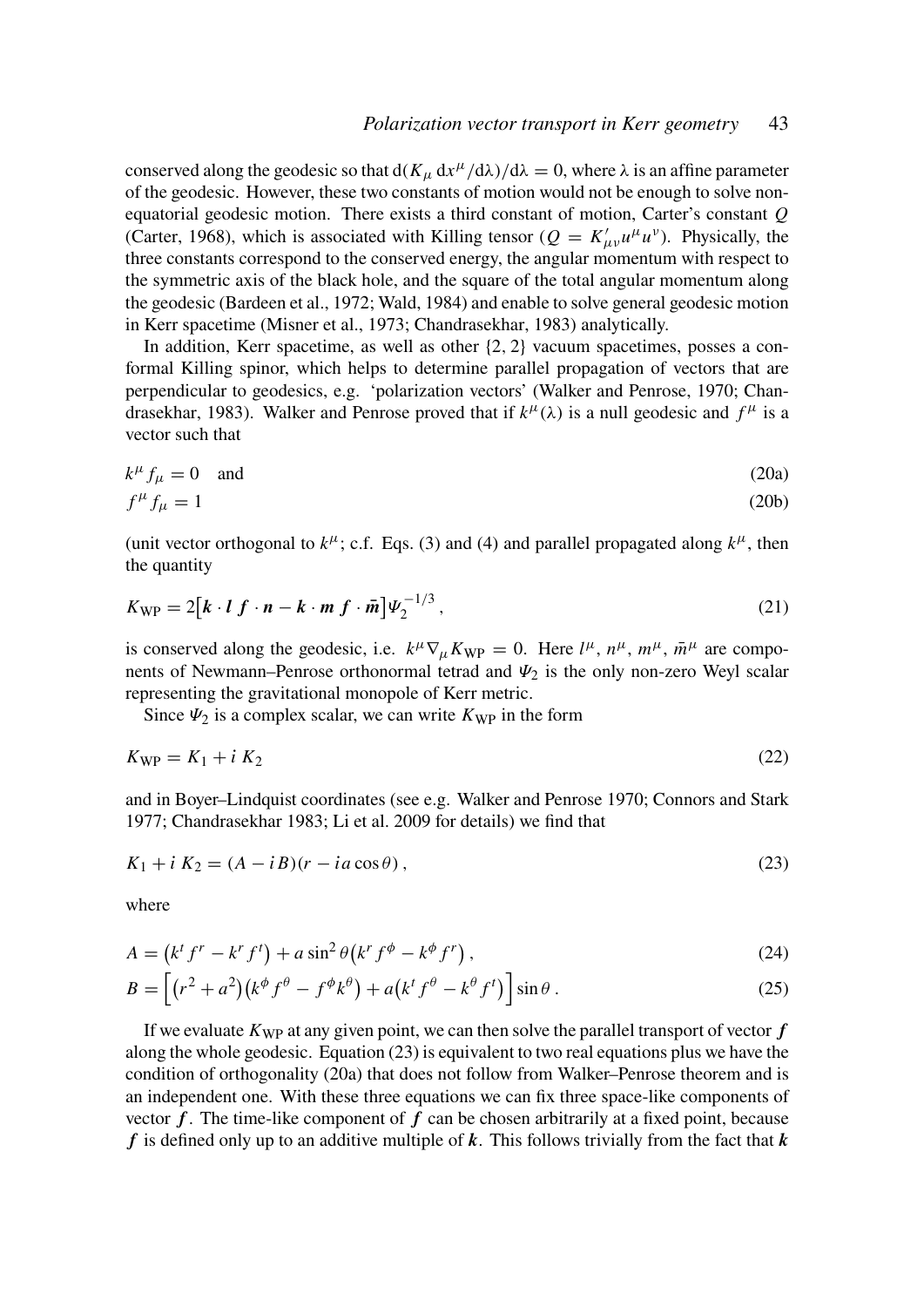is a null vector and that for  $f' = f + \alpha k$  both conditions (20a) and (20b) are satisfied. The polarization vector can be thus written without loss of generality, e.g. as

$$
f^{\mu} = (0, \cos \psi X^{i} + \cos \psi Y^{i}), \qquad (26)
$$

for some polarization basis characterized by space-like vectors  $(X, Y)$  orthogonal to  $k$ .

When the above choice of  $f^{\mu}$  is plugged into Eq. (23) and the set of equations is solved for a null geodesic that passes through a point  $(t, r, \theta, \phi)$ , it is possible to express the final polarization vector at infinity in terms of photon's constants of motions  $\lambda$  and  $Q$ . The relative change of polarization angle due to parallel transport is then (Connors et al., 1980)

$$
\Delta \chi = \tan^{-1} \left( \frac{-S K_2 + T K_1}{-S K_1 - T K_2} \right),
$$
\n(27)

where

$$
S = \frac{\lambda}{\sin \theta_{\text{obs}}} - a \sin \theta_{\text{obs}} = -\alpha - a \sin \theta_{\text{obs}} , \qquad (28)
$$

$$
T = \text{sgn}(k^{\theta})_{\infty} (Q - \lambda^2 \cot^2 \theta_{\text{obs}} + a^2 \cos^2 \theta_{\text{obs}})^{1/2} = \beta
$$
 (29)

with *a*,  $\alpha$ ,  $\beta$  and  $\theta_{obs}$  being respectively the black-hole spin, the horizontal and vertical impact parameters of the null geodesic on the observer's image plane and the observer's inclination angle.

# 4 APPLICATION TO SYNCHROTRON RADIATION

#### 4.1 Synchrotron emission

When high-energy charged particles (especially electrons) move fast through magnetic fields while they move along magnetic field lines), synchrotron radiation is produced. Synchrotron radiation is like standard cyclotron radiation with the difference that the energetic particles have relativistic speeds and the observed frequency of radiation is affected by the Doppler effect and by the Lorentz factor  $\gamma$ . Another factor  $\gamma$  comes from the relativistic length contraction, which can put the radiation spectrum into the X-ray range. The radiated power is given by the relativistic Larmor formula while the force on the emitting electron is given by the Abraham–Lorentz–Dirac force.

Two main characteristics of astronomical synchrotron radiation include non-thermal power-law spectra and polarization. Following Rybicki and Lightman (1979), a powerlaw distribution of electrons  $n(E) dE \sim E^{-p} dE$  has the specific intensity distribution  $I(v) \sim v^{-s}$ , where  $s = (p-1)/2$  is the spectral index and maximal degree of polarization

$$
\delta = \frac{s+1}{s+5/3} = \frac{p+1}{p+7/3} \,. \tag{30}
$$

The simplified model of local synchrotron emissivity (taking into account only the powerlaw part of the synchrotron spectrum) is then gives spectral density

$$
I(v) = I_0\left(\frac{\rho}{\rho_0}\right) \left(\frac{B}{B_0} \sin \vartheta\right)^{1+s} v^{-s},\tag{31}
$$

where  $\vartheta$  is the local angle between the magnetic field and the direction of emission and the relation is valid up to the critical frequency  $v_c$ .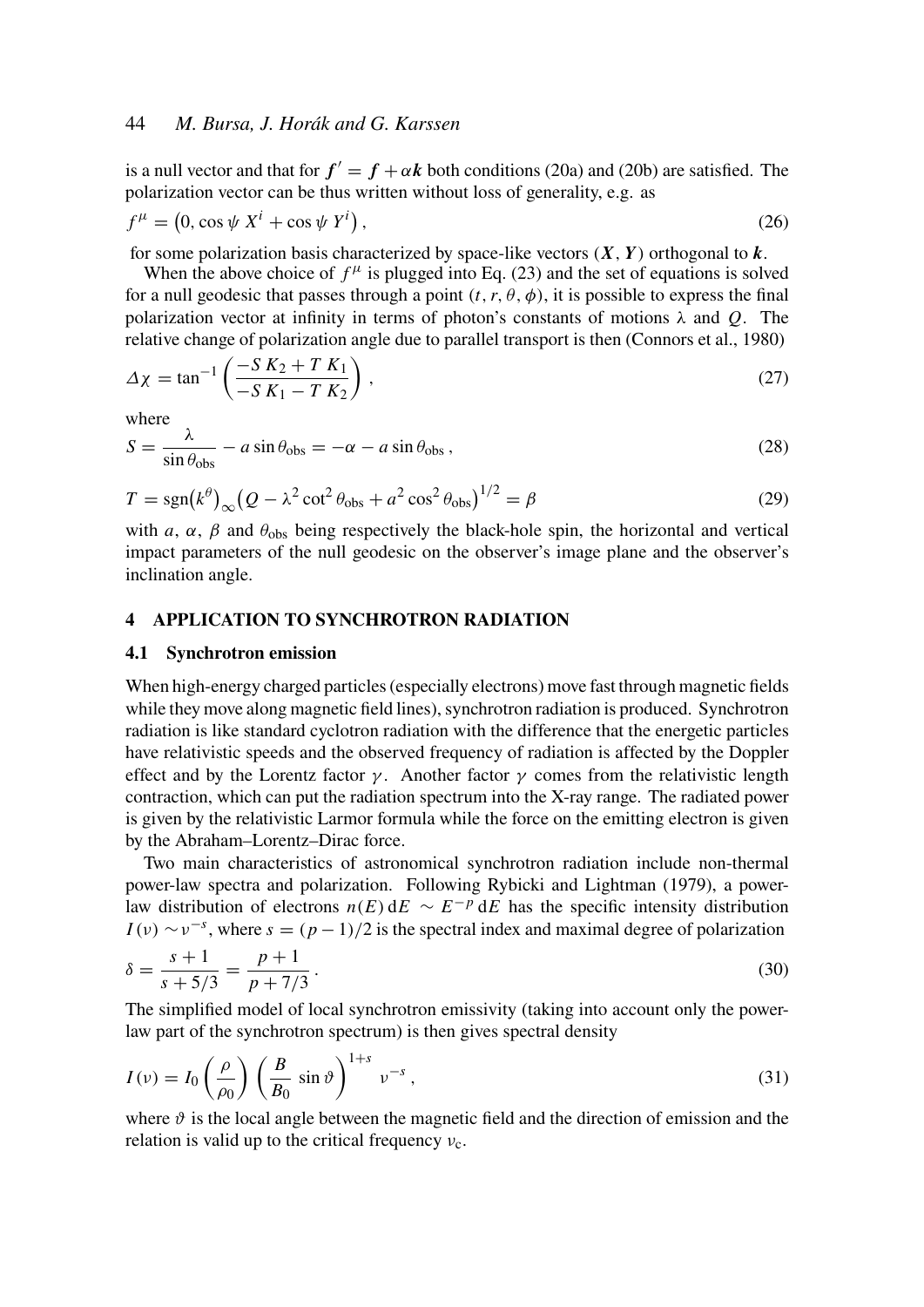#### 4.2 Polarization vector for linearly polarized radiation

In this section we derive practical formulae for determining initial polarization vector *f* at a point of emission.

Let us assume a packet of synchrotron radiation emitted from a certain place by electrons that pass this place moving along magnetic field lines of intensity *B*. Photons from the packet that eventually reach an observer at infinity all have 4-momentum *P* The electrons have some local distribution of energies and velocities, but they are part of a fluid with bulk motion characterized by 4-velocity *U*.

From the properties of synchrotron radiation we know that the radiation will be partially linearly polarized and that the direction of polarization will be perpendicular to the projection of magnetic field onto the polarization plane.

The polarization plane contains polarization vector  $f$  (it is the plane in which electric and magnetic field vectors oscillate) and it is perpendicular to the direction of photon propagation. We can determine the polarization plane by constructing its normal vector *Z* pointing in the direction of propagation of the wave. From the the concept of ideal magneto-hydrodynamics (perfectly conducting fluid) it follows that  $\boldsymbol{B}$  is a space vector  $(\mathbf{B} \cdot \mathbf{U} = 0)$  and so **Z** and **f** must be space-vectors too.

Because the direction of propagation is given by photons' 4-momentum *P*, we are looking for a unit vector in a form

$$
Z \sim P + \alpha_1 U \,, \tag{32}
$$

that has to satisfy  $Z \cdot Z = 1$  (unit vector) and  $Z \cdot U = 0$  (space vector). It is easy to find that

$$
Z = U + \frac{U}{(UP)}.
$$
\n(33)

Now, with the help of *Z*, we can find a projection of magnetic field vector *B* onto the polarization plane simply as

$$
B_{\perp} = B - \alpha_2 Z \,, \tag{34}
$$

where  $\alpha_2 Z = B_{\parallel}$  stands for the component of *B* parallel with the direction of propagation. The factor  $\alpha_2$  can be fixed from the condition  $\mathbf{B} \cdot \mathbf{P} = 0$  and so we have

$$
\boldsymbol{B}_{\perp} = \boldsymbol{B} - \frac{(BP)}{(UP)} \boldsymbol{Z} \,. \tag{35}
$$

Our polarization vector *f* can be then chosen in the direction of  $B_{\perp}$ .

$$
f = \frac{B_{\perp}}{|B_{\perp}|} = \frac{(UP) B - (PB) Z}{[(UP)^{2} B^{2} - (PB)^{2}]}.
$$
\n(36)

#### 4.3 Linear polarization at infinity

For a practical calculation of parallel transport of polarization vector, we are going to need to define a set of base vectors in the polarization plane.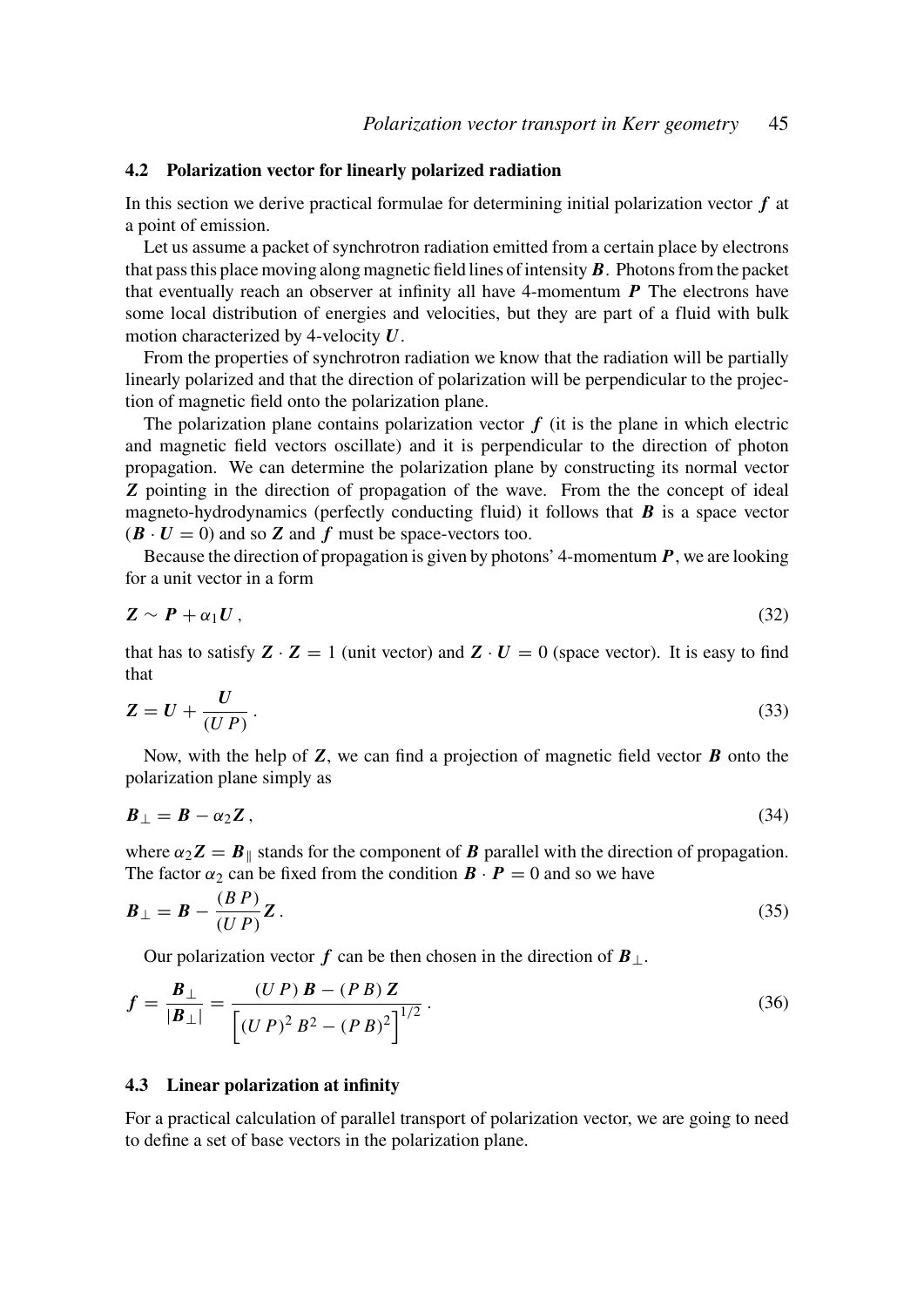## 46 *M. Bursa, J. Horák and G. Karssen*

We have free will in setting up the polarization plane basis and that can be done in a number of ways. Since one usually constructs an orthonormal basis that defines a local reference frame of the fluid (LRF), we may use that frame for construction of our polarization basis. Because LRF is a Cartesian frame by definition, we may choose a completely random vector  $\tilde{r}$ , from which we derive two other vectors *V* and *W* that are both perpendicular to *P* and they are also perpendicular one another.

$$
V = \tilde{r} \times P \quad \text{and} \quad W = V \times P \,. \tag{37}
$$

The choice of the initial random vector  $\tilde{r}$  can be simply made as  $\tilde{r}^{(a)} = (0, r_1, r_2, r_3)$  in LRF, where  $r_1$ ,  $r_2$ ,  $r_3$  are non-zero independent random numbers (the time component is zero for the vector to be a space vector). Due to the fact that scalar product of vectors is invariant, vectors *V*, *W* and *P* remain perpendicular in any frame of reference.

We must still make sure that the base vectors of our polarization plane are unit vectors and that they lie in the plane. For that reason we introduce another set of vectors *X* and *Y*, where

$$
X = V + \alpha_3 P \tag{38a}
$$

$$
Y = W + \alpha_4 P \tag{38b}
$$

and we require that  $|X| = |Y| = 1$  and that  $X \cdot U = Y \cdot U = 0$ . The later condition allows us to fix  $\alpha_3$  and  $\alpha_4$  and we have

$$
X = \left(V - \frac{(VU)}{(PU)} \, \mathbf{P}\right) \frac{1}{(VV)^{1/2}},\tag{39a}
$$

$$
\mathbf{Y} = \left(\mathbf{W} - \frac{(W\,U)}{(P\,U)}\,\mathbf{P}\right)\frac{1}{(W\,W)^{1/2}}\,. \tag{39b}
$$

These are the base vectors of our polarization plane. It is easy to verify that  $X \cdot Y = 0$ .

The last thing we need to do is to project polarization vector  $f$  into our polarization plane basis:

$$
f_X = f \cdot X = \frac{(UP)(BV) - (BP)(UV)}{\left[ (UP)B^2 - (PB)^2 \right]^{1/2} (VV)^{1/2}},
$$
\n(40a)

$$
f_Y = f \cdot Y = \frac{(U P)(B W) - (B P)(U W)}{\left[ (U P)B^2 - (P B)^2 \right]^{1/2} (W W)^{1/2}}.
$$
\n(40b)

Coming back to Eq. (16) and (19), we can express the angle between polarization plane and our polarization basis  $(X, Y)$  (the polarization angle) as

$$
\chi = \frac{1}{2} \tan^{-1} \left( \frac{2f_X f_Y}{f_Y^2 - f_X^2} \right). \tag{41}
$$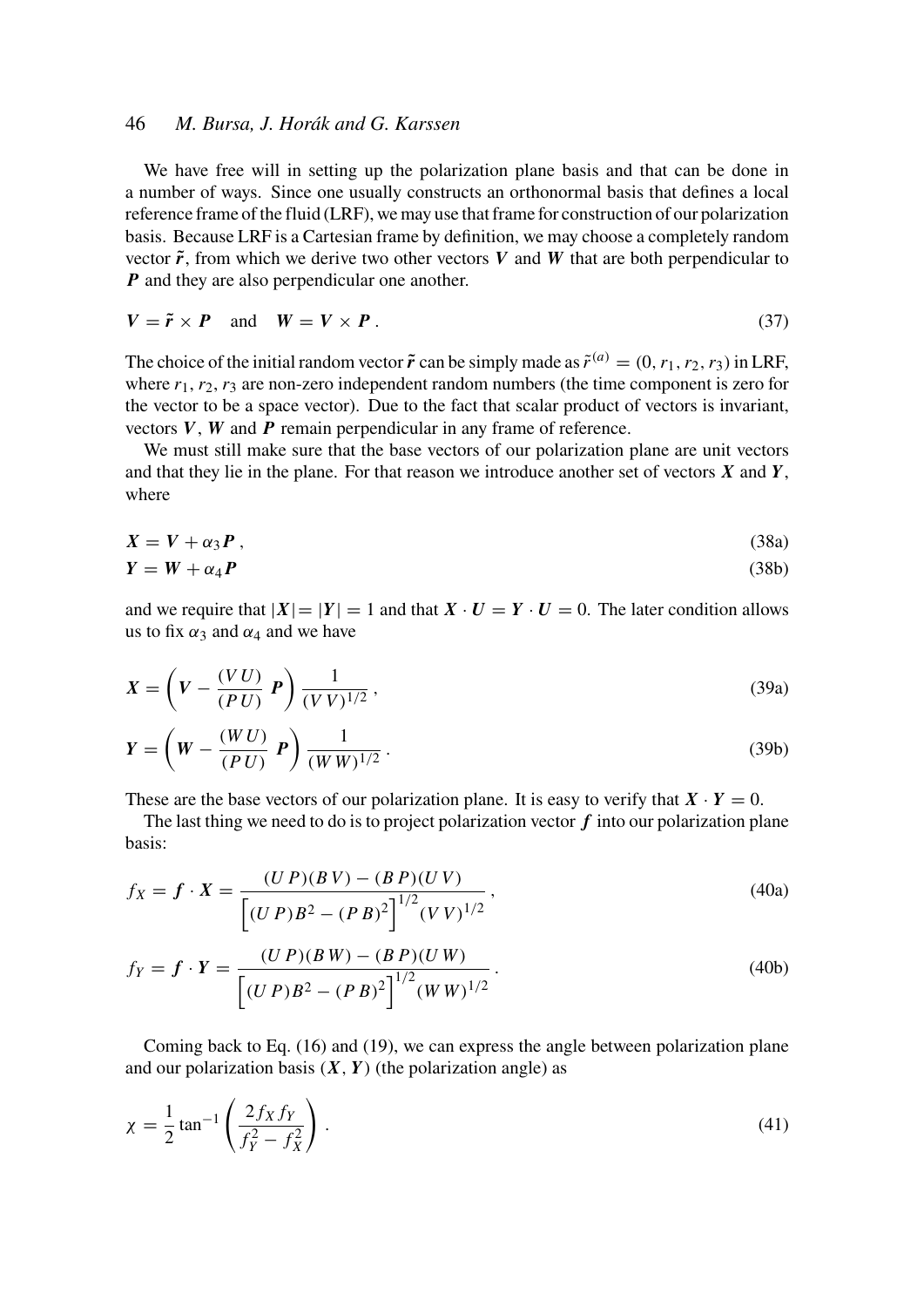and its change due to strong gravity effects from Eq. (27) as

$$
\Delta \chi = \tan^{-1} \left( \frac{-S K_2 + T K_1}{-S K_1 - T K_2} \right). \tag{42}
$$

The final set of Stokes parameters for a single light-ray is then

$$
I(v) = g^3 I_0(v/g), \tag{43a}
$$

$$
Q(v) = I(v) \delta \cos(2\chi + 2\Delta\chi), \qquad (43b)
$$

$$
U(\nu) = I(\nu)\,\delta\,\sin(2\chi + 2\Delta\chi)\,,\tag{43c}
$$

$$
V(v) = 0, \tag{43d}
$$

where *g* is the relativistic red-shift factor relating the place of emission and infinity,  $\delta$  is the conserved polarization degree and  $I_0$  is the specific intensity of the emission (see Eqs. 30) and 31).

### 5 SUMMARY

We have presented a detailed description of the theory of parallel transport of polarized light in Kerr spacetime with an emphasis on the example of parallel transport of linearly polarized light.

In case of linear polarization induced by synchrotron radiation produced in a fluid with a magnetic field, we give useful and practical formulae for numerical computation of the observed polarization angle. The procedure can be summarized to a step-by-step guide of how to proceed:

(1) At a given point  $(t, r, \theta, \phi)$  evaluate the vector of magnetic field **B**, 4-velocity **U** of the fluid, and the photon 4-momentum vector *P*.

(2) Set up an orthonormal tetrad for the local rest frame (LRF) based on *U* and in LRF construct a random vector  $\tilde{r}$  and from that two vectors  $V$  and  $W$  that are perpendicular to each other and to the direction of *P* (Eq. 37).

(3) Calculate the necessary scalar products  $(U \cdot P, B \cdot P, B \cdot B$  and  $U \cdot V, U \cdot W$ ,  $V \cdot V$ ,  $W \cdot W$ ) and with the help of those evaluate the components  $f_X$ ,  $f_Y$  of the polarization vector (Equation 40).

(4) Evaluate the polarization angle and its change due to parallel transport using Eqs. (41) and (42).

(5) Integrate the resulting Stokes parameters at the detector using Eq. (43).

#### ACKNOWLEDGEMENTS

The present work was supported by the following projects: RVO:67985815 (MB,JH) and EC-FP7 StrongGravity 312789 (MB, GK). We thank Michal Dovčiak for useful discussion and comments during the work.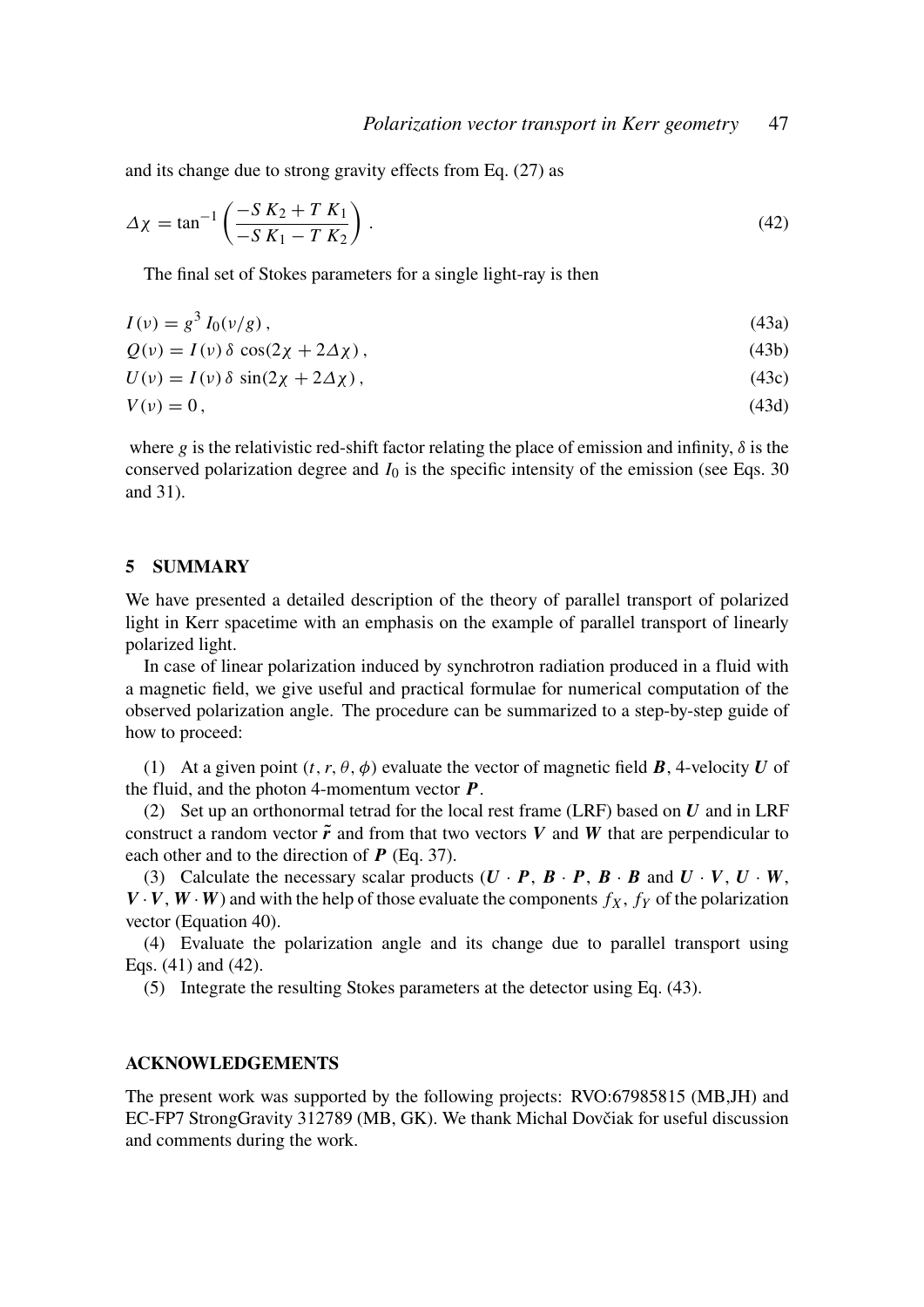#### **REFERENCES**

- Aitken, D. K., Greaves, J. S., Chrysostomou, A., Holland, W. S., Hough, J. H., Pierce-Price, D. and Richer, J. S. (2000), Detection of Polarized Millimeter and Submillimeter Emission from Sagittarius A\*, *Astrophys. J. Lett.*, 534, pp. L173–L176.
- Bardeen, J. M., Press, W. H. and Teukolsky, S. A. (1972), Rotating Black Holes: Locally Nonrotating Frames, Energy Extraction, and Scalar Synchrotron Radiation, *Astrophys. J.*, 178, pp. 347–370.
- Beckert, T. and Duschl, W. J. (1997), Synchrotron radiation from quasi-monoenergetic electrons. Modelling the spectrum of Sagittarius A(\*), *Astronomy and Astrophysics*, 328, pp. 95–106, arXiv: astro-ph/9707162.
- Carter, B. (1968), Global Structure of the Kerr Family of Gravitational Fields, *Physical Review*, 174, pp. 1559–1571.
- Chandrasekhar, S. (1983), *The Mathematical Theory of Black Holes*, International series of monographs on physics, Oxford, URL http://books.google.cz/books?id=aj6ANAEACAAJ.
- Connors, P. A. and Stark, R. F. (1977), Observable gravitational effects on polarised radiation coming from near a black hole, *Nature*, 269, p. 128.
- Connors, P. A., Stark, R. F. and Piran, T. (1980), Polarization features of x-ray radiation emitted near black holes, *Astrophys. J.*, 235, pp. 224–244.
- Dombrowskii, V. A. (1954), Optical polarisation of the Crab Nebula., *Doklady Akadademii Nauk SSSR*, 94, p. 1021.
- Eckart, A., Baganoff, F. K., Morris, M., Bautz, M. W., Brandt, W. N., Garmire, G. P., Genzel, R., Ott, T., Ricker, G. R., Straubmeier, C., Viehmann, T., Schödel, R., Bower, G. C. and Goldston, J. E. (2004), First simultaneous NIR/X-ray detection of a flare from Sgr A\*, *Astronomy and Astrophysics*, 427, pp. 1–11, arXiv: astro-ph/0403577.
- Eckart, A., Baganoff, F. K., Zamaninasab, M., Morris, M. R., Schödel, R., Meyer, L., Muzic, K., Bautz, M. W., Brandt, W. N., Garmire, G. P., Ricker, G. R., Kunneriath, D., Straubmeier, C., Duschl, W., Dovciak, M., Karas, V., Markoff, S., Najarro, F., Mauerhan, J., Moultaka, J. and Zensus, A. (2008), Polarized NIR and X-ray flares from Sagittarius A\*, *Astronomy and Astrophysics*, 479, pp. 625–639, arXiv: 0712.3165.
- Franklin, K. L. and Burke, B. F. (1956), Radio observations of Jupiter., *Astronom. J.*, 61, p. 177.
- Hall, J. S. (1949), Observations of the Polarized Light from Stars, *Science*, 109, pp. 166–167.
- Hey, J. S. (1946), Solar radiations in the 4-6 metre radio wave-length band, *Nature*, 157, pp. 47–48.
- Hiltner, W. A. (1949), Polarization of Radiation from Distant Stars by the Interstellar Medium, *Nature*, 163, p. 283.
- Li, L.-X., Narayan, R. and E.McClintock, J. (2009), Inferring the Inclination of a Black Hole Accretion Disk from Observations of its Polarized Continuum Radiation, *Astrophys. J.*, 691, pp. 847–865, arXiv: 0809.0866.
- Misner, C. W., Thorne, K. S. and Wheeler, J. A. (1973), *Gravitation*, Freeman, San Francisco.
- Noether, E. (1918), Invariante variationsprobleme, *Nachr. D. König. Gesellsch. D. Wiss. Zu Göttingen, Math-phys. Klasse*, p. 235.
- Reber, G. (1946), Solar Radiation at 480 Mc./sec., *Nature*, 158, p. 945.
- Rogers, A. E. E., Doeleman, S., Wright, M. C. H., Bower, G. C., Backer, D. C., Padin, S., Philips, J. A., Emerson, D. T., Greenhill, L., Moran, J. M. and Kellermann, K. I. (1994), Small-scale structure and position of Sagittarius A(\*) from VLBI at 3 millimeter wavelength, *Astrophys. J. Lett.*, 434, pp. L59–L62.
- Rybicki, G. and Lightman, A. (1979), *Radiative processes in astrophysics*, Wiley-Interscience publication, Wiley, ISBN 978-0471048152.